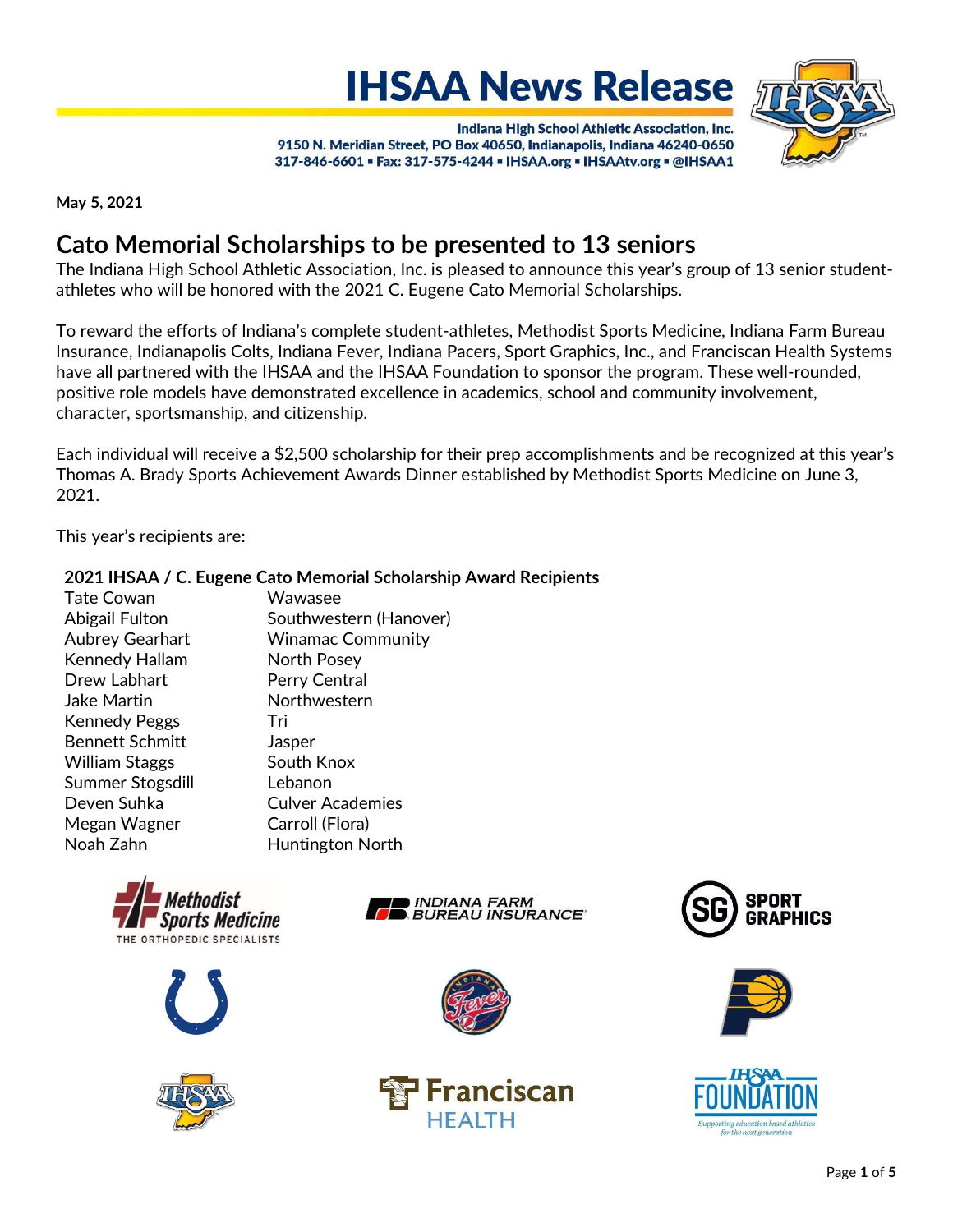Each student completed and submitted a formal application and had to meet certain criteria to qualify including: 1) be enrolled and participating in interscholastic athletics at an IHSAA member school during this school year; 2) be a senior at an IHSAA member school who will graduate this school year; 3) win a varsity letter as an athlete in at least one of the 22 IHSAA-sanctioned athletic programs; 4) be nominated by the school's principal; 5) carry a minimum cumulative grade point average of 3.00 on a 4.00 scale or the equivalent and; 6) have no violations of the school's athletic code of conduct.

Nearly 100 completed applications were received from across the state and a blue-ribbon panel of seven individuals decided upon the final recipients. They are: Bill Benner, retired Senior Vice President, Pacers Sports & Entertainment; Tina Bennett, Superintendent, Clarksville Community Schools and member of the IHSAA Foundation Board of Directors; Rob Craig, Director of Outreach Services and Marketing, Methodist Sports Medicine; Joe Fonderoli, Director of Special Events, Indianapolis Colts; Lee Ann Logan, System Marketing Director, Franciscan Health; Paul Neidig, Commissioner, Chris Kaufman, Assistant Commissioner and; Matt Wolfert, President, IHSAA Foundation.

The scholarship program is named in tribute to the late Commissioner C. Eugene Cato who led the IHSAA from 1983 to 1995 and served as assistant commissioner from 1976 to 1983. "Gene's" passion for athletics and his belief in the intrinsic value of athletic competition on the formation of a child's character enabled Gene to positively impact generations of young men and women with his well-known "Firm, Fair, and Friendly" approach to caring for others. He passed away in 2008.

Since 2003-04, the IHSAA has recognized 204 outstanding student-athletes with scholarships totaling \$510,000.

In addition to a Lifetime Achievement Award and a Tactical Athlete Comeback Award, the Methodist Sports Medicine Research and Education Foundation also will honor Indiana high school and college student-athletes that have overcome injury or hardship with Brady Comeback Awards.

Biographies for this year's recipients are listed below:

# Tate Cowan – Wawasee

Tate Cowan has been a three-sport athlete all four years as a Wawasee Warrior. She earned a varsity letter in basketball (2), golf (4), and tennis (3). Tate was a senior captain in all three sports. Off the playing field, Tate ranks first in her senior class of 186 students with a 4.16 GPA. She participates in Student Council, National Honor Society, DECA, the Science Academic Super Bowl, and is also editor of the yearbook. She is currently Vice President of her National Honor Society chapter, Student Body President and was Class President of her junior class. Tate also finds time to better her community by helping with youth basketball camps, tutoring fellow athletes and students, actively participating in community cleanup and upkeep, as well as volunteering with organizations like Special Olympics, Kosciusko Youth Leadership Association, Leukemia and Lymphoma Society, and Relay for Life. Tate hopes to attend the University of Pennsylvania in the fall.

# Abigail Fulton – Southwestern (Hanover)

At the top of her class of 88 students with a 4.67 GPA, Abigail Fulton of Southwestern High School is a fouryear letterman in basketball, softball, and volleyball. She served as senior captain for basketball and softball. She was class president for her freshman, sophomore, and junior year and is currently Student Body President. She serves as Vice President for her National Honor Society chapter. She also takes the time to tutor fellow teammates and students in various subjects throughout the year. In her community, Abigail has helped build and renovate homes for those in need, learned to sew to provide masks for others, helped with vacation bible school at her church, helped engage youth about politics and civic literacy through the Mayor's Youth Council and the United Way, and volunteered her time with local youth basketball leagues. Abigail was even an assistant coach for their middle school's girls' basketball team as a junior. Abigail plans to attend Butler University in the upcoming year.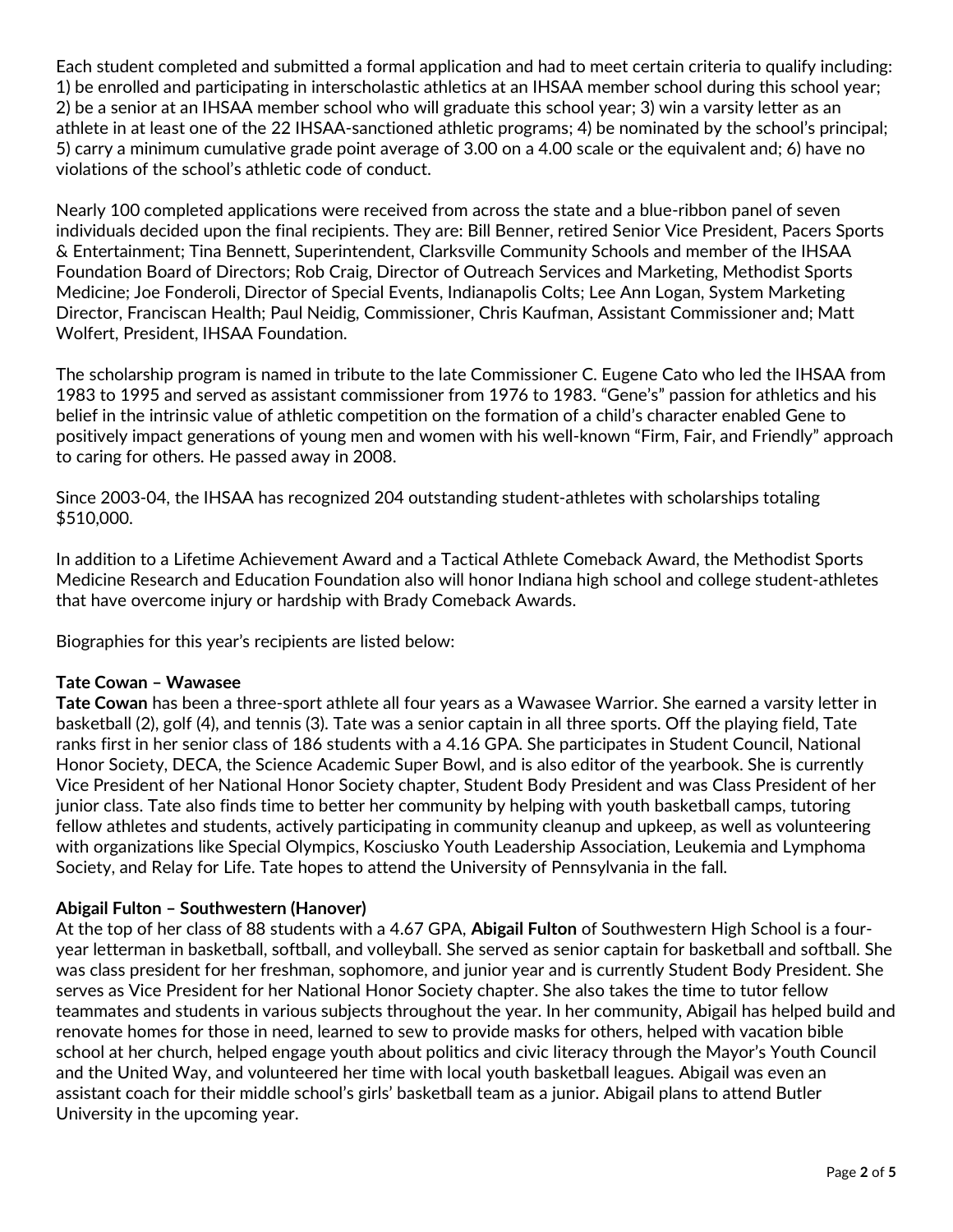#### Aubrey Gearhart – Winamac

Nine-time varsity letterman Aubrey Gearhart of Winamac Community High School ranks second in her class of 67 students with a 4.18 GPA. She lettered four times in basketball and softball and served as senior captain for both teams. Aubrey also earned a varsity letter in volleyball her senior season. She earned All-Conference recognition in softball. Outside of her athletic achievements, she was a member of the Fellowship of Christian Athletes, National Honor Society, Athletic Leadership Council, the Conference Math Team, and the Sunshine Society. Aubrey also made time to make a difference in her community serving through her local church by volunteering at vacation bible school and providing meals for families in need, offering lawn care service to elderly members in the area, collecting toys and gifts for youth in need around Christmas time, raising money for Riley Children's Hospital, and giving back to youth sports in her community through mentoring and coaching. Aubrey will be attending Indiana Wesleyan University.

#### Kennedy Hallam – North Posey

North Posey student-athlete Kennedy Hallam earned a varsity letter in basketball and softball in all four years as a Viking, while also spending her time as a team manager for volleyball and football during her junior and senior year. She also played varsity soccer as a sophomore. Kennedy is dedicated in the classroom, ranking third in her class of 93 students with a 4.1 GPA. She was a four-year member of student council and Health Occupations Students of America. She also participated in Spanish Club, National Honor Society, and helped as a teacher aid. Kennedy also spent her time volunteering in the community, serving through the Edwards County Hope Center by distributing food and clothes to those in need, assisting at the Evansville Rescue Mission, and participating in various community outreach activities with her local church's youth group. She even made time to mentor youth through Big Brothers Big Sisters and serve as a volunteer coach in baseball and basketball youth leagues in her area. Kennedy has been accepted to Purdue University.

#### Drew Labhart – Perry Central

National Honor Society member and varsity baseball athlete Drew Labhart is currently third in his class of 86 students with a 3.95 GPA. Drew has been a varsity baseball athlete for three years and a varsity basketball athlete for two. He serves as a senior captain of the baseball team. Outside of NHS, Drew also is a member of Students Take Actions Not Drugs, Spanish Club, and Student Government, where he currently serves as Treasurer. He serves his community through his local church, participating in various community outreach events such as environmental cleanup and park renovation. He also helps run their annual community fair. Drew has been accepted to IUPUI and plans to attend in the fall.

#### Jake Martin – Northwestern

Senior Jake Martin sits atop his class of 126 students with a 4.63 GPA. Jake has been a varsity athlete in golf the past three years and in football the past two. He has been a member of the National German Honors Society, National Honor Society, Student Athlete Leadership Team, Student Council, Future Farmers of America, and Fellowship of Christian Athletes. He has participated in both the Howard County Science Fair and the East Central Indiana Regional Science Fair for multiple years. Jake placed first in the East Central Indiana Regional Science Fair and first in the Science Education Foundation Indiana State Science Fair as a sophomore. He has spent time volunteering by raising money for his community through the Salvation Army, cleaning up parks with Serve Together Kokomo, participating in Goodfellows Christmas voucher program, and volunteering in various roles at his local church. He is also a member of his local 4-H program. He spent his summers working for a home improvement and remodeling company. Jake plans to attend the University of Michigan next fall.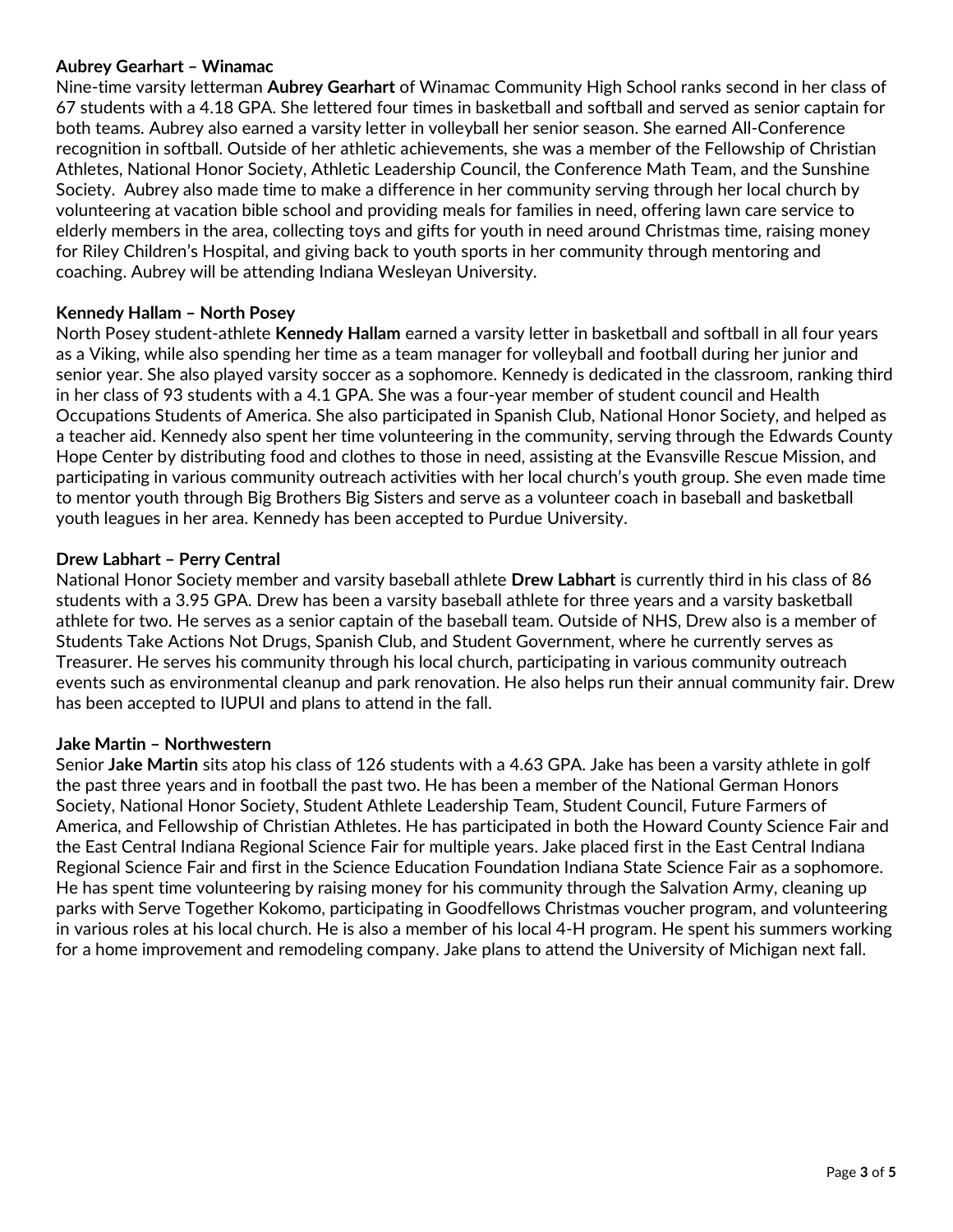### Kennedy Peggs – Tri

Three-sport athlete Kennedy Peggs of Tri High School earned a 4.02 GPA in her time as a Titan. She ranked fifth out of 67 students. In all, she earned 11 varsity letters in volleyball (4), softball (4), and basketball (3) and she served as senior captain for all three sports. Kennedy is also a varsity cheerleader. Her extracurricular activities include choir, National Honor Society, Student Council, Spanish Club, Business Professionals of Indiana, Health Occupations Students of America, and Fellowship of Christian Athletes. She is also a member of Tri's yearbook staff. She has volunteered her time as a youth basketball camp instructor and youth cheer camp instructor. She also has spent time volunteering with the Salvation Army and her local church in various roles. Kennedy has been accepted to Ball State University and will attend in the fall.

### Bennett Schmitt – Jasper

Four-year varsity tennis athlete and two-year varsity diver Bennett Schmitt of Jasper High School is currently ranked second in his class of 269 students with a 4.6 GPA. Bennett qualified for the Diving State Championships this past season and, currently, is the tennis team captain. He also serves as National Honor Society President, Student Council Vice President and Co-President of the Riley Dance Marathon, which raises money for Riley Children's hospital. Bennett also spends his time as a peer tutor and as assistant diving coach for the Jasper Middle School Diving Team. In the community, he has helped gather and put together gifts and stockings for underprivileged youth in his community and served as a member of DuBois County WyldLife. He has also spent time working at a local ice cream parlor. Bennett hopes to attend Indiana University this fall.

#### William Staggs – South Knox

Senior William Staggs is a three-sport athlete at South Knox High School and a four-time letterman in each of cross country, track and field, and swimming. He has served as senior captain for all three sports. In the classroom, William ranks first out of 83 students with a 4.0 GPA. He is a member of the National Honor Society, Student Council, Science Interact Team, Fellowship of Christian Athletes, Spanish Club, and the Interact Club. He also has spent time volunteering in various roles at his local church. He also spent time working as lifeguard and swim instructor at a nearby pool. William plans to attend either Marian University of Indiana University.

#### Summer Stogsdill – Lebanon

Senior Summer Stogsdill is a three-sport athlete that has earned a 4.43 GPA during her time at Lebanon High School, which ranks fourth in her class of 228 students. She is a four-time varsity letterman in soccer, swimming, and track and field. Summer also participated in varsity cross country as a junior. She was a Track and Field State Qualifier in 2019 and has been named 1st-Team All-Conference at least once in all four sports she participated in. She was named captain of the soccer and swim teams as a senior. At school, Summer is a member of National Honor Society, Student Council, DECA, Fellowship of Christian Athletes, and President of the Key Club. She spends time volunteering at the Humane Society of Boone County by administering medication to animals, cleaning cages and surrounding areas, and helping keep the dogs active through play and daily walks. She also helps teach youth at her local church. On the side, Summer has worked as a lifeguard and swim instructor at a near waterpark. She has been accepted to Murray State University and will attend this fall.

#### Deven Suhka – Culver Academies

Deven Suhka is a two-sport varsity athlete, competing in and serving as senior captain in football and baseball. Deven has earned a 3.95 at Culver Military Academies. Unlike the average high school student, Deven spends extra time completing the various duties that come along with attending a military school. Those range from cleaning and inspecting rooms to participating in parade and drill formation numerous times a month. There may also be other various meetings, training events, and tasks given to each Culver Cadet throughout their time at the academy. Deven is currently serving as Infantry Battalion Operations Officer at Culver. Aside from what is expected at a military academy, Deven has taken time to participate in sports, Model UN, and Culver's conservation and environmental program, Green Life. He also has a part time job at a local hotel. Deven plans to attend Princeton University.